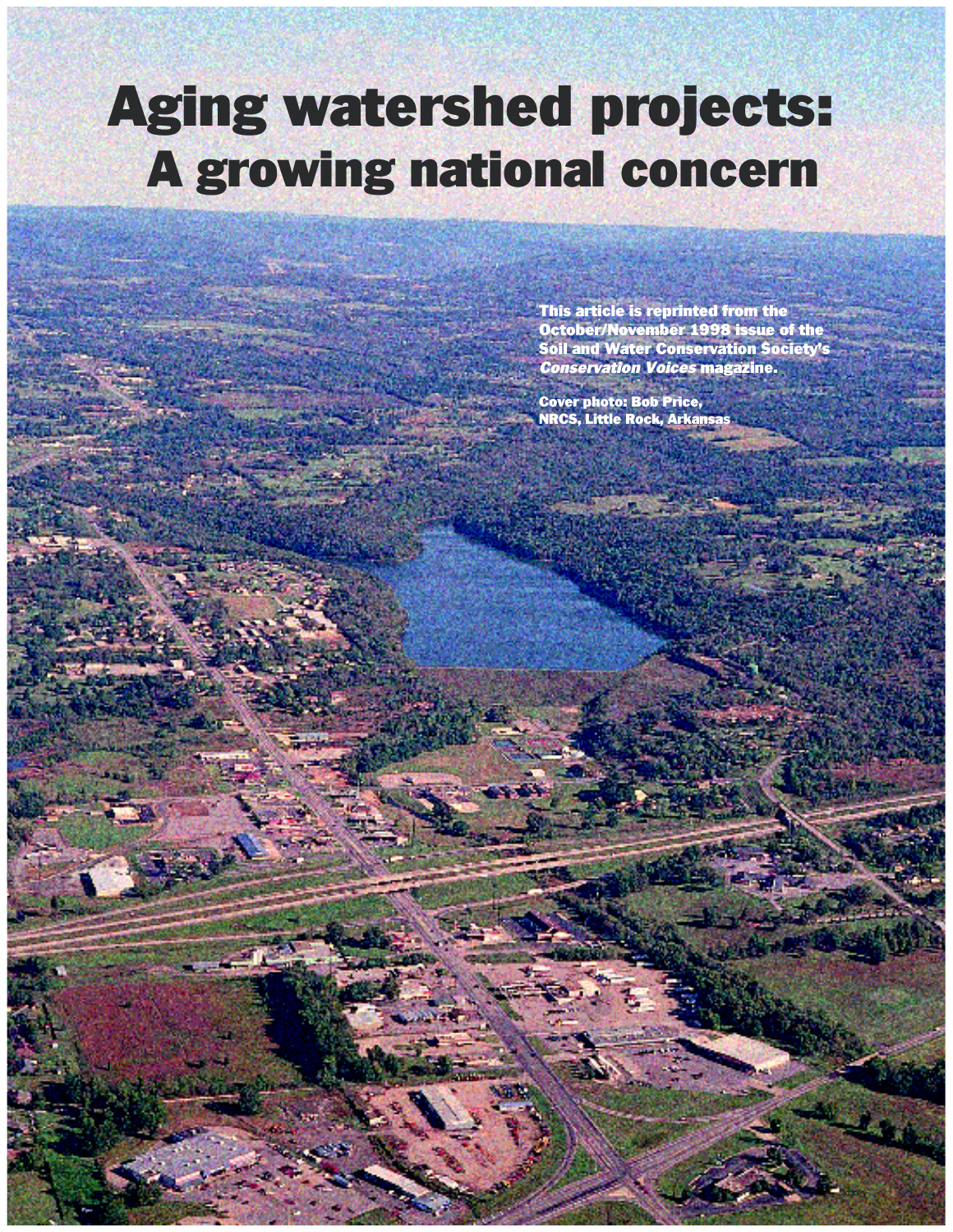

# Aging watershed projects: A growing national concern

**Robert G. Buckley, J. Randy Young, and Mike Thralls**

Ihe 50th anniversary of Cloud Creek Site One in Oklahoma brings us to the realization that many of the earlier constructed upstream flood control dams were designed for a 50-year life expectancy, and for many dams that 50th year is near.

There are over 10,000 small watershed dams in America. Some of these are already coming to the end of their designed life. Rehabilitation of these dams is quickly becoming a major issue for local sponsors and those people whose lives are affected by the projects.

 $\bigcap_{1998, a \text{ cele}}^n$  and  $\bigcap_{\text{bration}}^n$  and  $\bigcap_{\text{bred in Cordell}}^n$ 1998, a celebration was held in Cordell, Oklahoma, to celebrate the 50th anniversary of the first upstream flood control dam built in the nation. While this was a milestone that highlighted the tremendous accomplishments of local watershed sponsors and various agencies and groups, it also was an occasion to look to the future of these projects. Over 10,000 upstream flood control dams have been built in over 2,000 watershed projects located in 46 states, and covering 160 million acres. Forty-three percent of these dams are in Texas, Oklahoma and Arkansas.

The 50th anniversary of Cloud Creek Site One brings us to the realization that many of these early constructed dams were designed for a 50-year life expectancy and for many dams that 50th year is near. Many of the these dams either need or will soon need major rehabilitation. So the question faces America—-what is the future of these dams that have provided multiple benefits for many years? Can we afford to lose an \$8.5 billion national infrastructure that provides flood control, wildlife habitat, recreation, irrigation and livestock water, and municipal and rural water supplies? Can we risk the safety and health consequences of not properly maintaining this infrastructure?

#### **Changing conditions**

In the 1960s and 1970s, four small upstream flood control dams were built on the Muddy Fork of the Illinois River in northwest Arkansas. These dams provide flood protection, recreation, wildlife habitat, and municipal and industrial water supplies for the cities of Prairie Grove and Lincoln. The project provides over \$500,000 of annual benefits to local citizens.

But now the dams are over 30 years old and they will soon need major rehabilitation to continue to function properly and to ensure the safety of those living in the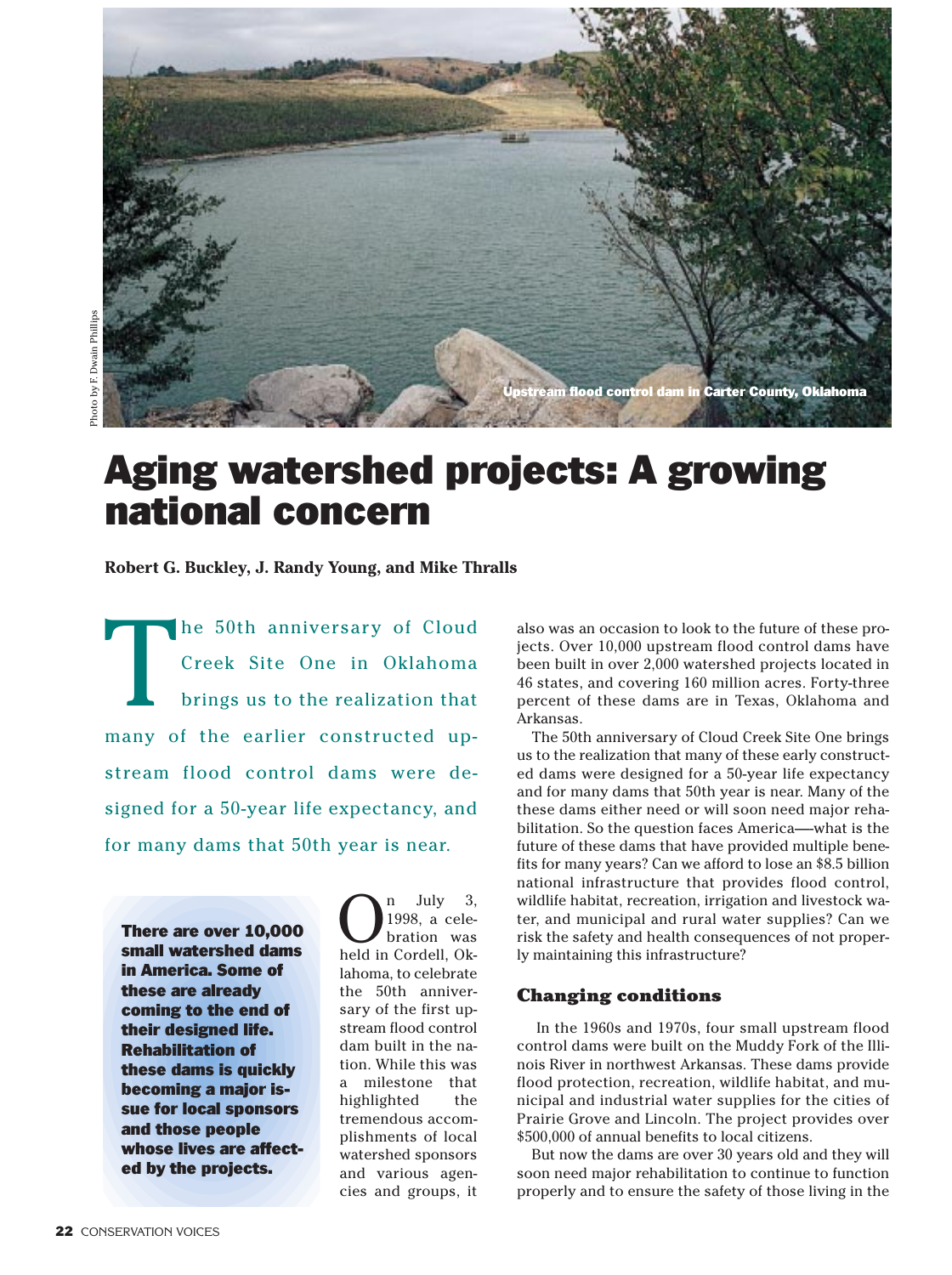watershed. One dam in the Muddy Fork Watershed was built as a low-hazard structure to protect rural agricultural land, but now has homes built directly downstream from the lake. Failure of the dam could be catastrophic. This watershed project is an example of hundreds of projects in the nation that are providing multiple benefits to communities, but where local sponsors are beginning to face serious problems.

#### **Background**

The small watershed concept was first tested in 11 large river basins authorized by Congress under the Flood Control Act of 1944 (PL78-534). Upstream flood control dams were built on small tributaries to major streams to hold back water during heavy rains and slowly release it through pipes in the dams. Congress, convinced of the effectiveness of the program, passed the Watershed Protection and Flood Control Act of 1953 (PL83-566), expanding the watershed program.

Local sponsors provide leadership in the program and secure land rights and easements needed for construction. The Natural Resources Conservation Service (formerly the Soil Conservation Service) provides technical assistance and cost-sharing for the construction. Local sponsors assume responsibility for the operation and maintenance of the structures once they are completed.

#### **Current situation**

In the next ten years over 1,000 dams nationwide will reach the end of their 50-year life expectancy. And onehalf of the 10,000 dams are already more than 30 years old. Along with other structural repair, concrete principal spillways and concrete and metal pipes need to be



Location of upstream flood control dams that are 30+ years old.





There are watershed projects in every state, Puerto Rico, and the Pacific Basin covering 160 million acres. Dams have been construction in 46 states.



Nationwide project structures construction 1948-1995 (PL-566, Pilot/RC&D, & PL-534).